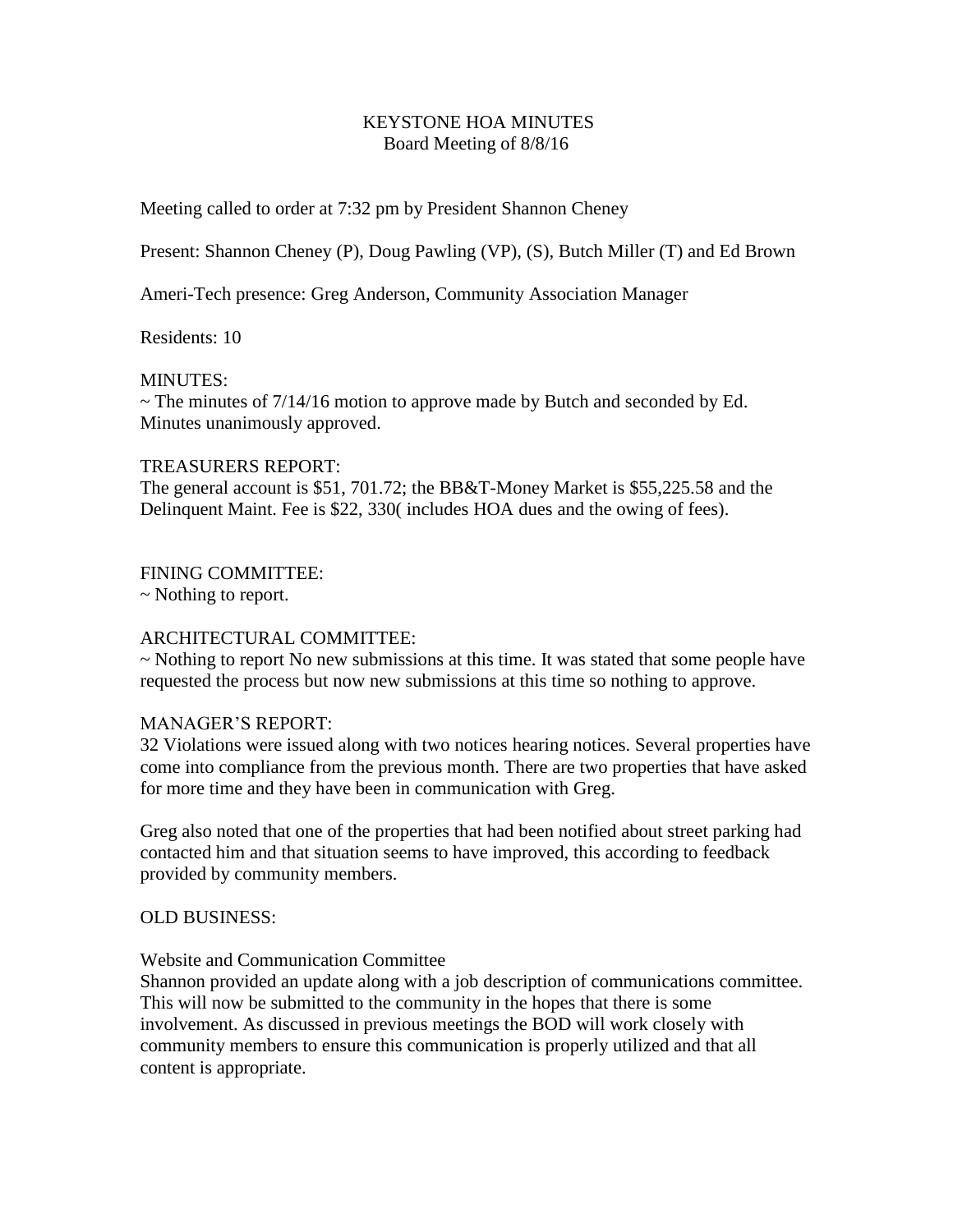#### Open Board Positions:

The Board currently has two open positions. This was communicated to those in attendance and Clare Stevens expressed interest. She was nominated by Butch and unanimously welcomed to the BOD.

Susan Park also expressed interests in joining the BOD. She too was welcomed to the BOD.

#### Parking:

.

No updated from the public works department regarding the relocation of the parking sign at this time. We will continue to follow up on this.

#### NEW BUSINESS:

#### Trash Service:

We have received proposals from several service providers and it does appear there is some community interest in having one trash service provider. Greg is to check with the legal team to ensure the BOD has authority to include this amenity under the association fees. Once the legal is approved we can then open this up to a community vote: It was discussed that to simply some of the variables proposal will include: Twice a week pick up and once a week recycling pick up. Provider will also include rolling canister No less than five providers will be asked to submit proposals: Possible Vendors include: Waste Pro Waste Management Solar Sanitation Progressive Waste Solutions Superior Trash Service

The goal is to have proposal ready and provide information to residents prior to the annual meeting in November. If there is enough interest the Board will look into finalizing a contract with a provider. Contract length will need to be discussed.

.

# Questions/Comments from the residents:

Susan Park addressed the board regarding the property next to hers. She expressed concerns that this property is not being kept up. The BOD assured her that this property was an ongoing challenge and was not being ignored. The matter has already been turned over to legal and that the BOD is aware and shares her concerns.

One community member brought up a concern about the Zika virus due to the rain. During the meeting it was mentioned that Pinellas County is stepping up their mosquito spraying efforts. Concerned residents can visit the county website or the CDC website if they need additional information. Import to note that according to the CDC most people